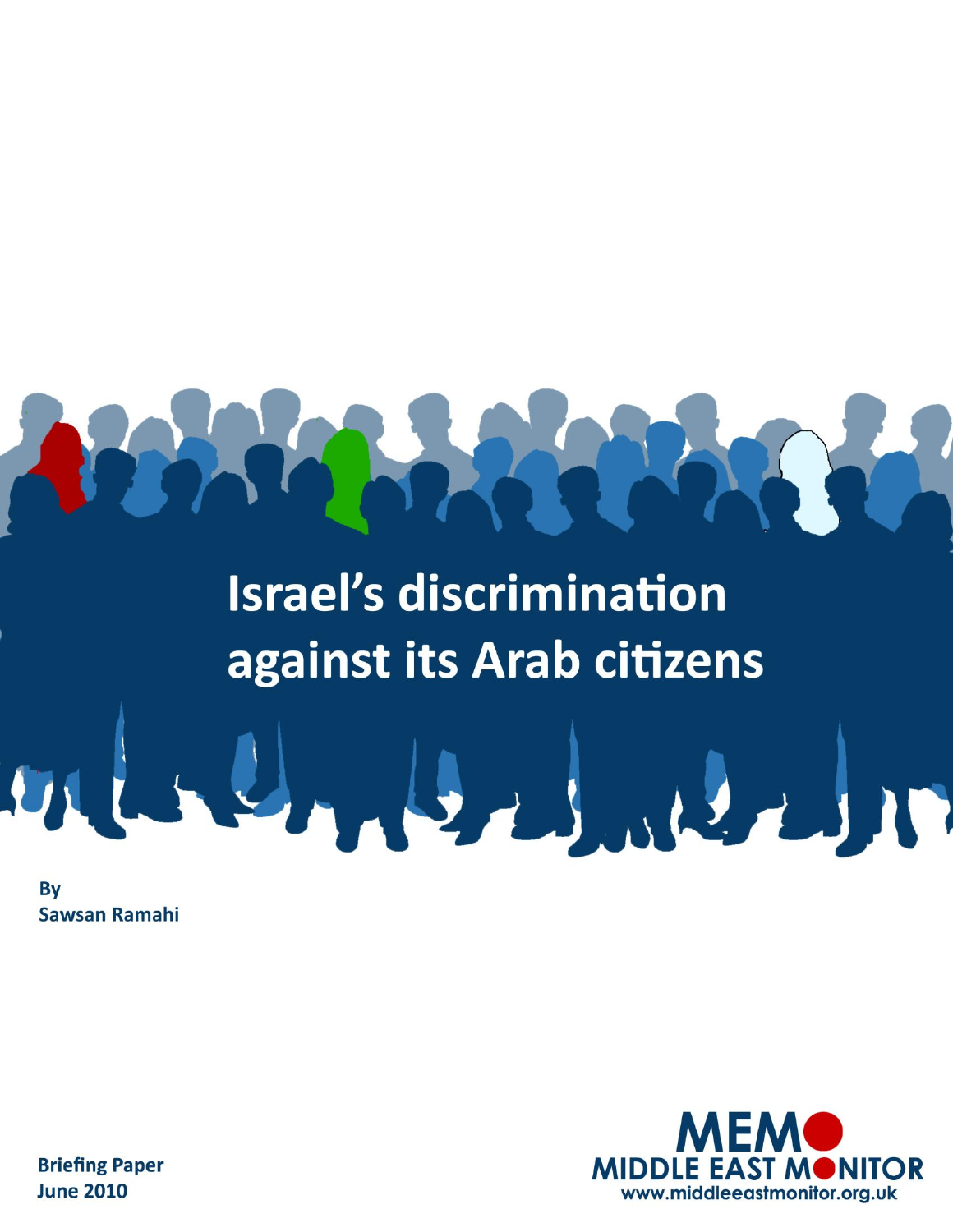

**BRIEFING PAPER**

**June 2010**

## **Israel's discrimination against its Arab citizens**

Racism was, and still is, an inherent feature of Zionism and the state established on its back, Israel. From its declaration of independence up to this day, the 20% of Israel's citizens who are Arabs have suffered from the state's racist policies and have been subjected to a fierce campaign of repression. Through racist laws and the demolition of their homes, the confiscation of their land and looting, the Arabs of Israel have seen their overwhelming majority ownership of the land pre-1948 reduced to just 2.5%, even though they make up more than 20% of Israel's population. This is not an accident, but a planned programme by successive Israeli governments, with several goals: Forcing Arab citizens who hold Israeli citizenship to migrate and leave and, in the process, stirring up Jewish Israeli public opinion against their Arab compatriots by calling them "enemies" and "traitors" who are "working to undermine the Zionist project".

A survey by Prof. Sami Smooha of the University of Haifa of Israeli looking at relations and coexistence between Jews and Arabs was published by Ha'aretz newspaper in May 2010 and presented to the Knesset within the context of the deterioration of such relations over the past decade. The poll revealed that 48% of Israel's Arab citizens are dissatisfied with their lives in the Jewish state, compared to 35% in 2003; the number of Arabs who are not willing to befriend Jews has doubled and, perhaps most seriously, 62% of Israeli Arabs fear "transfer" (forced migration or, as it has been called, "ethnic cleansing"), compared to just 6% who expressed that fear in 2003. It is also noted that 40% of the respondents expressed their distrust of Israel's judiciary system while almost 41% supported an Arab boycott of Knesset elections.

In terms of demography, 58% of Jewish respondents said that they fear the threat of the demographic situation changing in favour of Arabs, due to the higher birth rate of the latter, at three children per family compared with 2.1 among Jews.

This data as a whole is significant in the search for reasons for the lack of peaceful coexistence between Arabs and Jews in Israel, as it results from racist and discriminatory policies against Israeli Arabs.

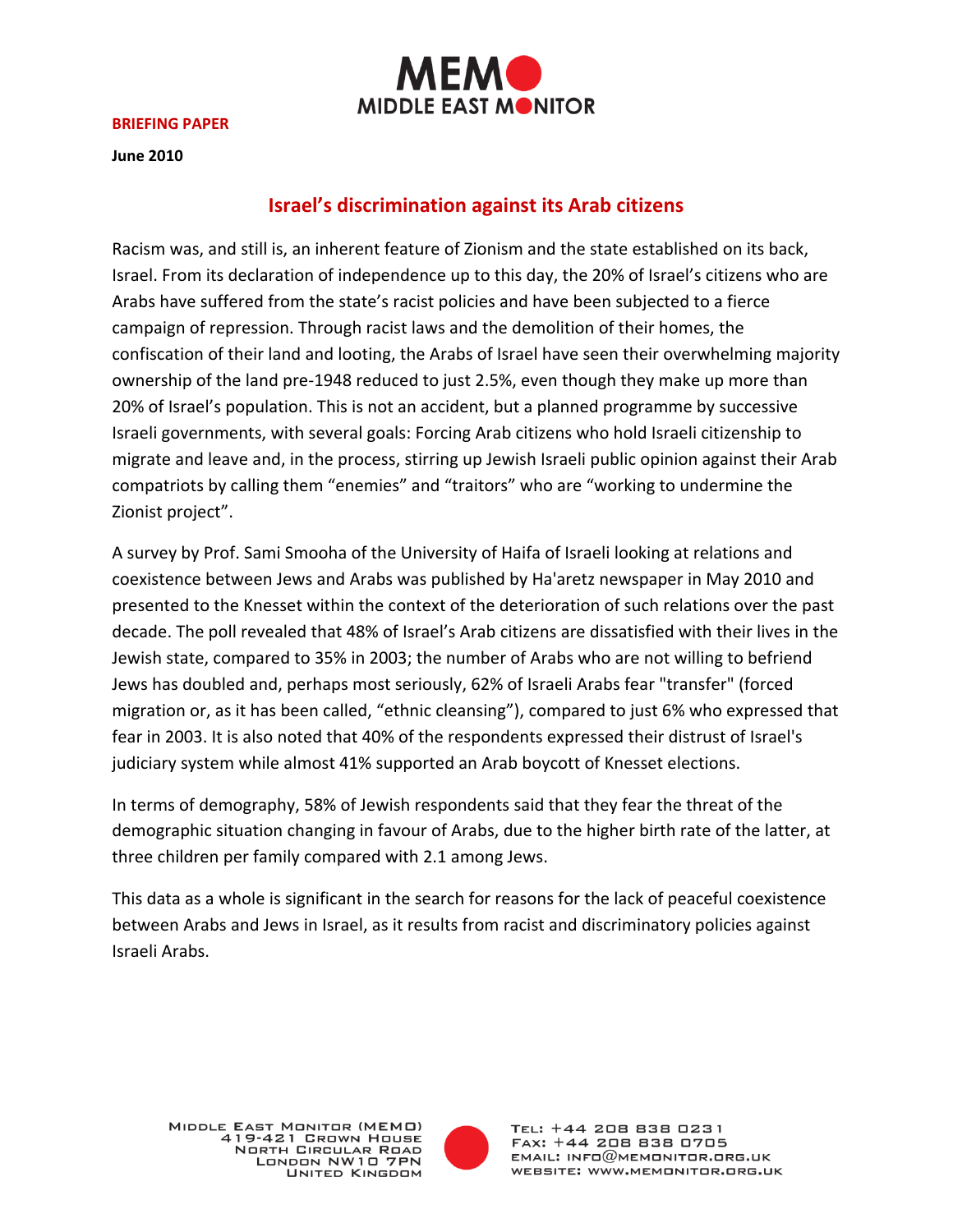

Yet more statistical evidence came in a poll devoted to the views of Jewish youth, conducted by the Institute of Studies, Magar Mouhot ("treasury of brains"), which found that 50% of young Jews surveyed believe that Arabs should not have the same rights as Jews in Israel; 56% said that Arabs must be prevented from running for the Knesset and 48% reject any notion of evacuating the [illegal] settlements and outposts in the occupied West Bank. Such extremism is more prominent among young ultra-orthodox Jews, with 82% demanding that Arab citizens should not be granted equal rights and 82% opposing the election of Arabs to the Knesset; 56% say that their fellow citizens who are Arabs should not be allowed to vote in Israel's national democratic elections.

In a report on racism in 2010 (see Maariv, 22 March, 2010), an independent anti-racism organisation claimed that the current parliament in Israel, Knesset number 18, is the most racist since the establishment of Israel in 1948, with the number of draft racist laws that aim to deprive Arab citizens of their rights has reached a new high. In 2008 there were eleven such drafts submitted to the Knesset members for consideration, in 2009 there were twelve and already in 2010 there have been twenty-one. All of these laws seek to demote the status of Arab citizens and reduce their rights, along with a constant threat to the legitimacy of their presence in Israel. Some of the issues covered are as follows:

- 1. Anyone denying the existence of Israel as a Jewish and democratic state faces imprisonment.
- 2. Government support for student tuition fees is available only for those who serve in the Israel Defence Forces.
- 3. An amendment of the Jerusalem Law so that Jerusalem is recognised as the capital of the Jewish people.
- 4. An amendment to the nationality law so that the Interior Minister has the right to revoke the citizenship of people who violate allegiance to the state of Israel.
- 5. The Nakba Law, which makes it illegal for citizens inside Israel to organize demonstrations on the anniversary of the creation of the Palestinian refugee catastrophe.
- 6. The provision for harsher sanctions against Palestinian prisoners, particularly those who are members of Hamas.
- 7. The withdrawal of citizenship from those convicted of terrorism or spying.

MIDDLE EAST MONITOR (MEMO) 419-421 GROWN HOUSE **NORTH CIRCULAR ROAD** LONDON NW10 7PN UNITED KINGDOM

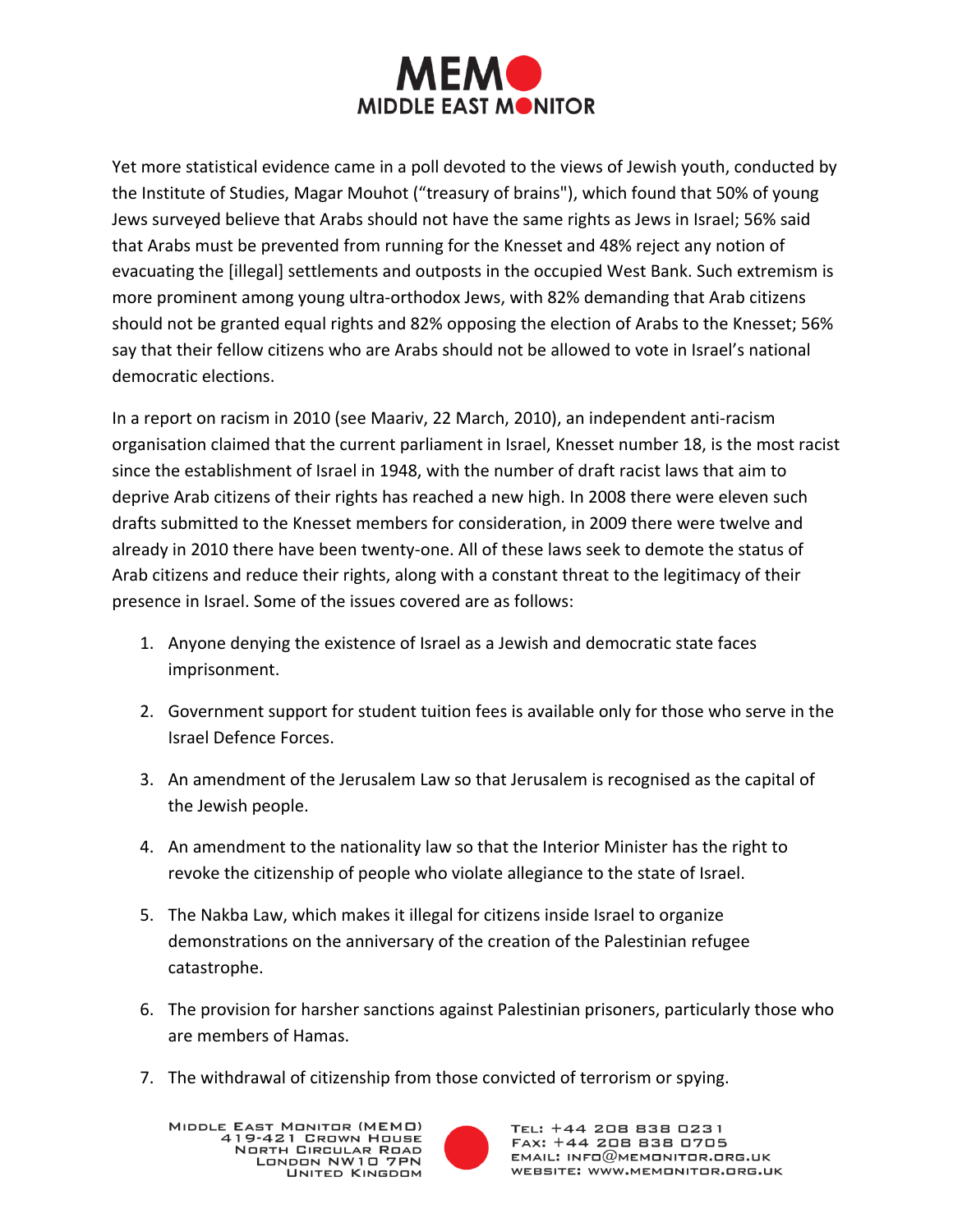

8. The withdrawal of nationality and revocation of the right of citizenship, and denying the Arab Knesset Members who visited Libya parliamentary immunity and other rights.

And the list goes on...

The shift to the extreme right in Israeli politics calls for the expulsion of Arab citizens of Israel and the prohibition of having Arab MPs able to defend their rights. Not so long ago, the trend was to limit parliamentary participation to those who serve in the Israeli military. Moves in this respect have been postponed due to accusations of bias against the nature of Israel's democracy. Nevertheless, on the eve of the last general election the right-wing representatives in the Central Elections Committee tried to cancel the participation of at least two Arab lists of candidates. Legal considerations blocked that attempt but this is not the end of the matter. Other moves to block Arab participation in Israeli democracy include the removal of parliamentary immunity from Sa'id Nafa, from the Balad Party, for travelling to Syria with a delegation of Druze clergy. Several Israeli organizations have called for criminal charges to be brought against Knesset Member (MK) Jamal Zahalka, also of the Balad Party, for his condemnation of the blockade imposed on Gaza and participation in a demonstration at the Beit Hanoun border crossing; he also called Defence Minister Ehud Barak "the murderer of the children of Gaza".

Israel's Finance Minister, Yuval Steinitz, has called for revoking the citizenship of some leaders of the National Democratic Assembly and the Islamic movement inside Israel, in particular its chairman, Sheikh Raed Salah. The Internal Security Minister, Yitzhak Aharonovich, considers the Islamist movement led by Sheikh Salah to be the biggest threat to the existence of Israel.

The Zionists have targeted Sheikh Raed Salah ever since the emergence of the Islamic movement, when he was described by security sources as the most dangerous of the leaders of the Islamic movement and at the same time the most popular among the Palestinians inside the Green Line (the 1948-1967 armistice line). He was named the most "extreme" of the Arab leaders and "the most Islamic figure in the whole world" for "inciting" Arabs against Israel over its policies on Al-Aqsa Mosque. Sheikh Salah was extremely successful in bringing Al-Aqsa back onto the public agenda whenever Israel sought to take it out of the spotlight; the Sheikh has dedicated himself to the issue of Jerusalem and its importance to Arabs and Muslims.

In 2002, Sheikh Salah faced accusations that he had "established relations with hostile organisations" within and outside Israel. He was arrested in 2003 and spent two years in prison for alleged money laundering on behalf of Hamas. During the Aqsa Intifada the Sheikh was shot in the face in what was regarded as an assassination attempt by Israeli forces. Early in 2010

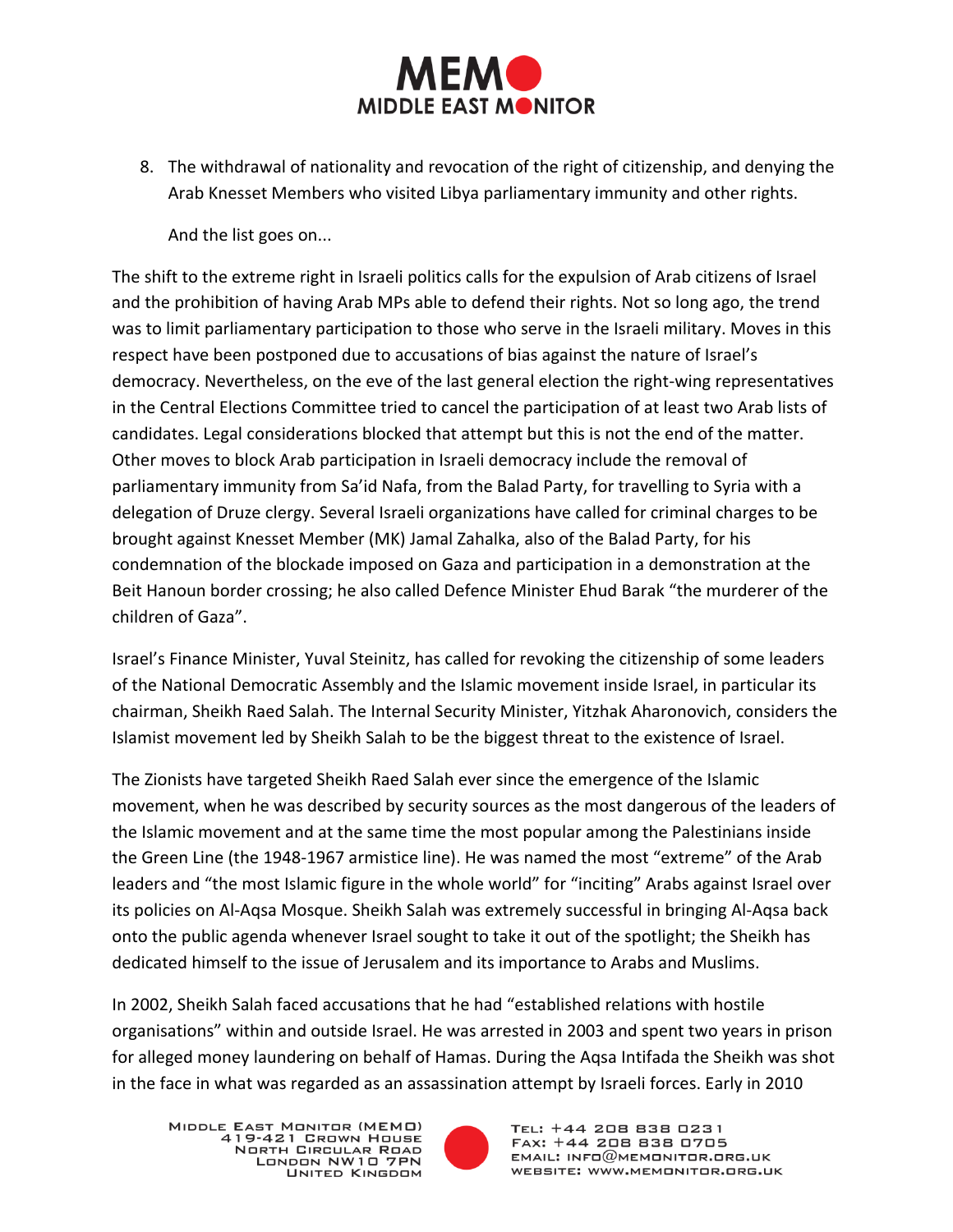

Sheikh Salah was sentenced to nine months in prison for protesting against the attacks and excavations in Jerusalem, but was acquitted on appeal.

Sheikh Raed Salah took part in the Freedom Flotilla which was attacked and hijacked by Israeli forces in international waters at the end of May 2010. The Israeli authorities then spread the false rumour that he had been wounded seriously. On arrival in Ashdod port, he was duly arrested and only released on condition that a) he would be under house arrest for a week; b) he could not travel for 45 days; and c) bail of 150,000 New Israeli Shekels was set. Sheikh Salah said that one of the Turkish civilians killed by Israeli commandos during the assault on the flotilla looked very like him, prompting concerns that he had actually been the real target of yet another assassination attempt.

Haneen Zoubi MK also took part in the flotilla and has since faced insults and assaults from her right-wing parliamentary colleagues. There have been demands for her to be tried and imprisoned, for her citizenship to be revoked and for her expulsion from the country. Undemocratic moves have also been called for, including the removal of her parliamentary privileges, including the right to travel freely.

Israel has detained since April 24 Dr Omar Saeed, who was taken from his home in the village of Kafr Kana inside what Palestinians call "1948 Palestine". Dr. Saeed was one of the founders of the National Democratic Alliance, headed by Dr. Azmi Bishara. On May 6th, the authorities arrested Ameer Makhoul from his home in the city of Haifa. Mr. Makhoul is a community activist and chairs the Union of Arab Civil Society Organizations (Itijah).

The charge against the activists, on the sixty-second anniversary of the Nakba, is that "they committed serious security offences, including espionage and holding contact with a foreign agent in Hezbollah". The same charges were made against Dr. Bishara in 2006 after his widespread political activity inside and outside Palestine and because of his visit to Syria and Lebanon.

This is how Israel seeks to limit political activism by some Palestinian leaders, who face life imprisonment, removal of their democratic and parliamentary rights and even assassination if they try to expose the racism that is rife in Israel.

When this is viewed along with the planned expulsion of Palestinians originally from the West Bank or Gaza we see the creation of a scenario and climate where the wholesale "transfer" (ethnic cleansing) of Arabs from Israel will be acceptable, even though the reasons are based on racial discrimination.

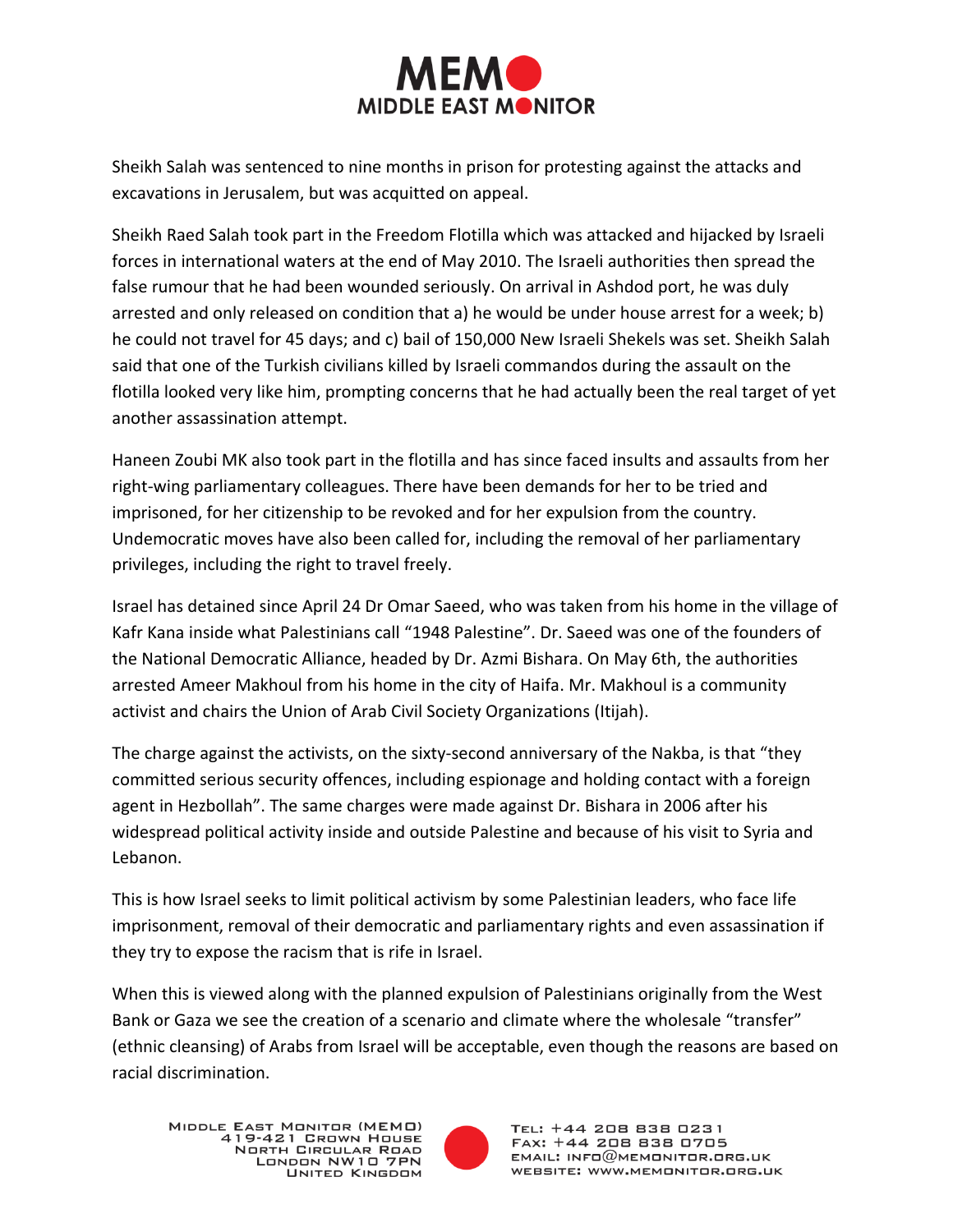

In a speech to the Knesset earlier this year, parliamentarian Sheikh Ibrahim Sarsour touched on four religious/legal opinions issued by Jewish rabbis which have been described as "fascist, extreme and insane":

- 1. A call to prevent Palestinians entering their own land.
- 2. The destruction of Palestinians' olive trees, farms and vineyards, and the burning of Palestinian property, wherever it is located.
- 3. The deliberate poisoning of Palestinian water sources and sabotage of Palestinian holy places.
- 4. The wilful killing of Palestinians, including children, because of "the risk" they pose to the future of Israel.

For more than sixty years there have been systematic attacks on Arab villages, towns and cities; on Muslim and Christian holy places, including the demolition of mosques and churches and the conversion of some into bars and dens of prostitution; and the destruction and vandalism of graves. All of this has been part of the effort by Israel to obliterate any evidence of the existence of the Palestinian people along with their legitimate national rights, including the right for refugees to return to their homes and the city of Jerusalem as their capital.

The Israeli Antiquities Authority has published photographs and reports of excavation operations and violations of many of the Islamic cemeteries in the country with total indifference to the sanctity of the dead or the living, and in defiance of religious and secular laws. For example:

Ramle Cemetery: Excavations were carried out by the "Alexander On Company" in September 2005 during which four graves were defiled.

Bint Elkafer Cemetery: Excavations were carried out by the "Prince of Jorzelani Company" July and August 2006, south of Ramle; part of the cemetery was dug up.

Ramle Cemetery: Excavations by the "Giora Vrnos Company" in October and December 2003. Exploration was carried out after violating the cemetery through which the authorities wanted to pass a sewer pipe.

Historic Qishlah Islamic Cemetery: Adjacent to the Grand Mosque in Jaffa, Israel is planning to build a five-star hotel on the cemetery's ruins.

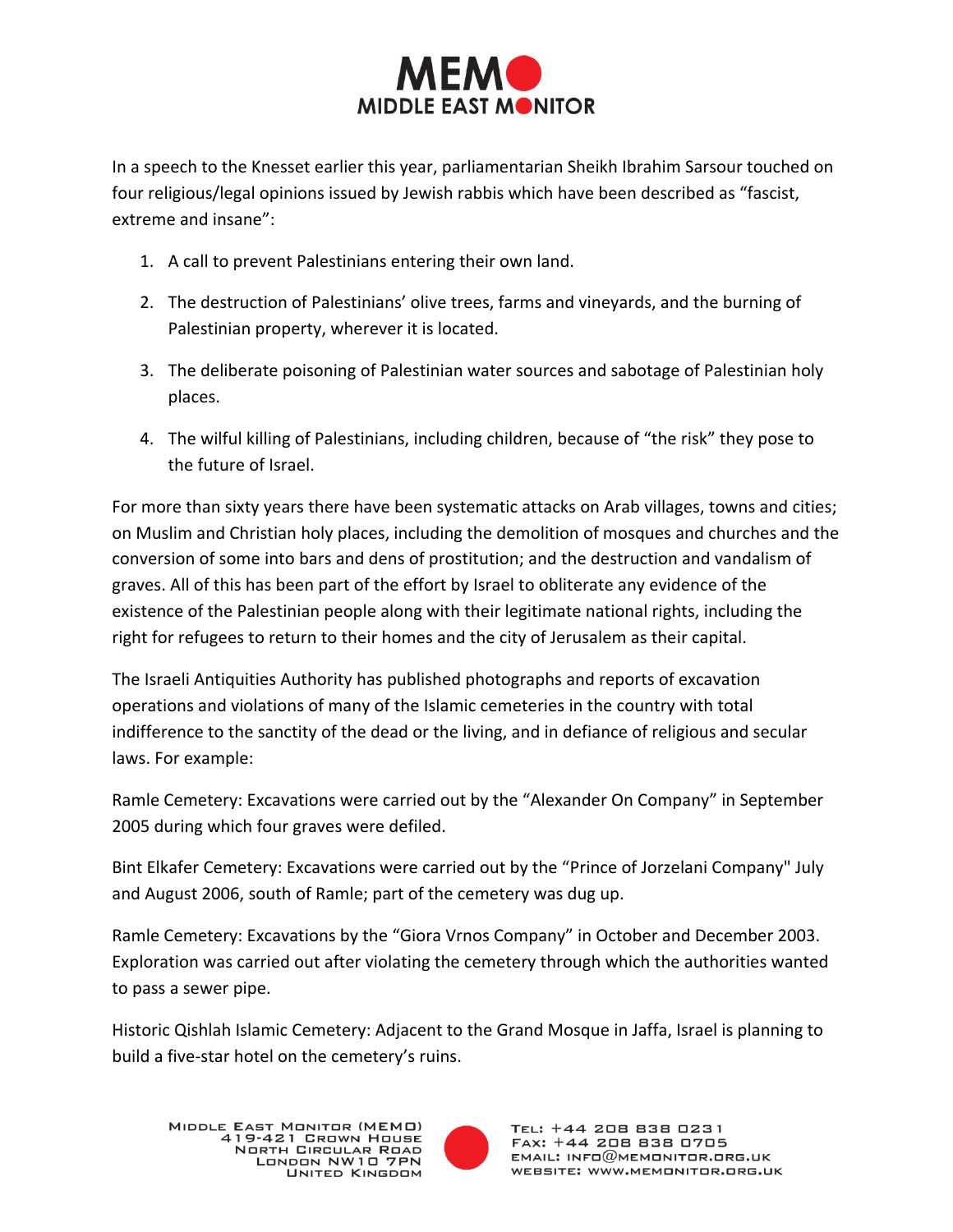

Abdel Nabi Cemetery in Jaffa: The Hilton Hotel was built on the ruins of the cemetery.

Aljemasin Cemetery in Jaffa: A street was passed through the cemetery, with a waste pipe in the 1980s.

Taso Cemetery: In 2008 the Israeli authorities confiscated two-thirds of its area and sold it to developers for residential and commercial buildings.

Salamah Cemetery had apartments built on it.

Sheikh Munis Cemetery: The site on which the University of Tel Aviv was built.

"Ma'aman Allah" Cemetery in Jerusalem: Multiple buildings have been built and streets laid out on much of the cemetery. A "Museum of Religious Tolerance" is to be built on what is left of this historic site.

The Vice-President of the Islamic movement in Israel, Sheikh Kamal Khatib, has reviewed a number of Muslim graves in the occupied territories that have been violated and claims that cemeteries remain a target for Israel, as they destroy any historical evidence of the existence of Palestinians in the land.

Sheikh Khatib also claims that many mosques have been violated in different parts of occupied Palestine, such as the mosque of Caesarea, which was turned into a pub, and the Red Mosque in Safed, which was converted into a film studio, and the Mosque of Ein Hod, which was turned into a centre for the visual arts. He added that the Israeli authorities have also turned the mosque in the village of Hattin into a cattle fold, while another is now a store of farm equipment and machinery; the mosque of Afula and several others have been converted into synagogues. News reports reported recently that extremist settlers attacked a mosque in the village of Ebtin near Haifa, writing graffiti that calls for the mosque to be demolished.

Between 1948 and 1967 around 480 mosques were demolished by the Israelis, with 400 cemeteries suffering the same fate.

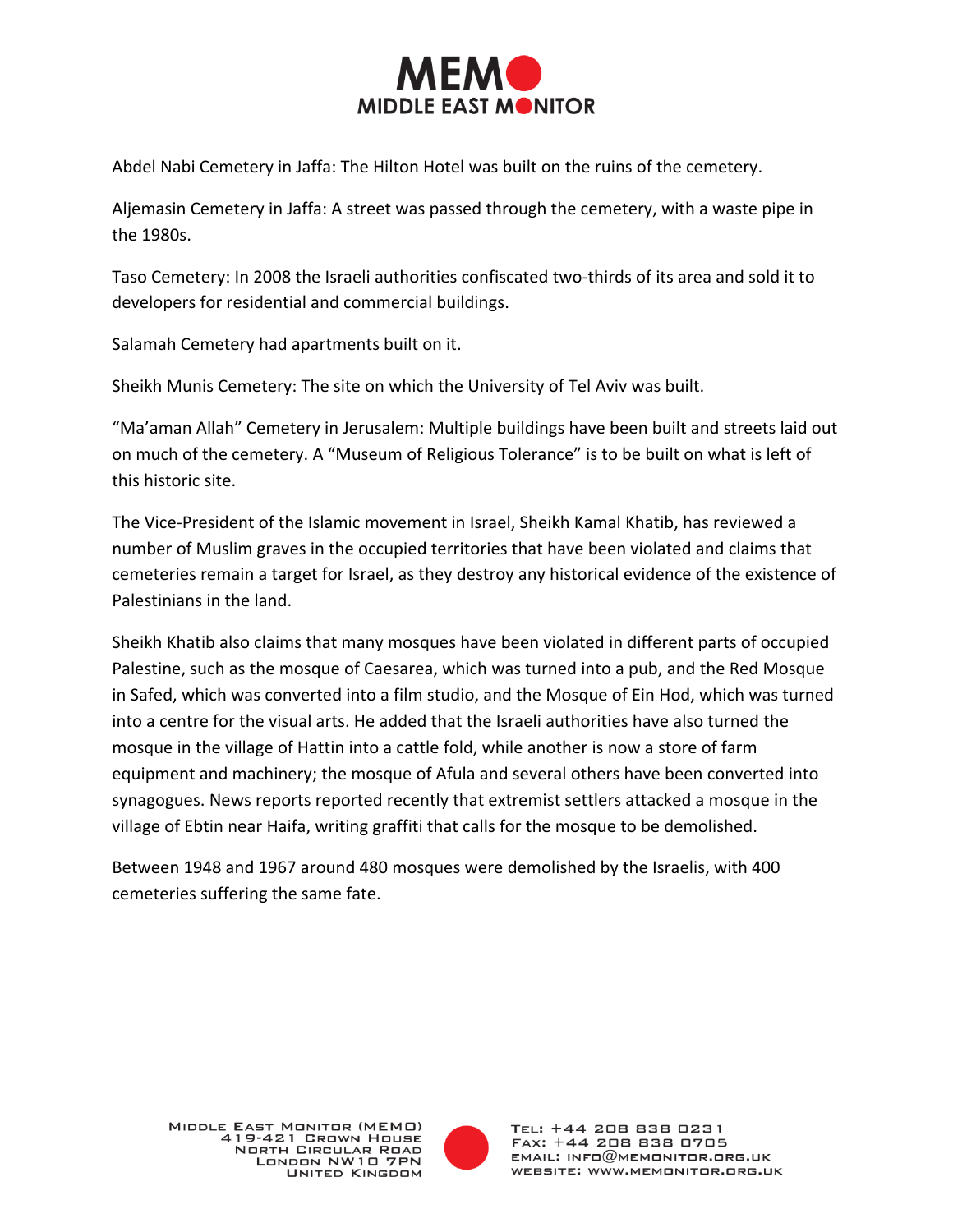

Israel is carrying out ongoing displacement and Judaising schemes making what is in effect a "new Nakba" for the population of cities occupied in 1948. Historic Palestinian cities in the 1948 territories represent a main target for Zionist "conversion" projects. This scheme is carried out through four main activities:

- 1. Cracking down on Palestinian citizens and depriving them of services and marginalizing them in an effort to induce them to leave the old areas voluntarily.
- 2. Removing the Palestinian Arab identity from an area and falsifying its history, including Judaising its landmarks.
- 3. Buying homes and land through institutions and government companies.
- 4. Introducing legislation to control Muslim and Christian religious endowment (Waqf) properties.

Judaisation operations have accelerated in recent years, with extremist settlers' groups intensifying their activities in, notably, Jaffa and Acre, so-called "mixed cities". This includes building settlements in areas with Arab majorities.

According to various sources, the Israeli authorities have demolished more than 120 houses in occupied Arab towns and villages in the past year, under the pretext that they were built without a permit. The number of homes still threatened with demolition is around sixty. Their owners will not only be fined but also be forced to pay the cost of the demolition.

About 22,000 Palestinian citizens live in Lod and they are now a minority due to an influx of settlers who have taken over the city and its facilities. There are vigorous attempts to displace the Palestinian population through the "no building permit" route and Israeli claims on homes "deserted" by their rightful owners during the Nakba. Although the government has established many Jewish neighbourhoods in Lod, it has not permitted any new Arab neighbourhood since 1948. It is worth noting that dozens of houses have been demolished and their residents displaced and "compensated" with replacement (but much smaller) homes in the industrial zone where Jews refuse to live because of toxic fumes from the factories. The authorities have plans to bring 15,000 more settlers to the city, to counter the higher birth rate of the Palestinians.

In Jaffa, the Arab citizens face tempting financial inducements and offers to sell their properties to Zionist investors taking advantage of their poor economic circumstances. Palestinian Arabs in Tel Aviv are being forced to build wherever they can – which is a limited choice – or move out of the city.

MIDDLE EAST MONITOR (MEMO) 419-421 GROWN HOUSE **NORTH CIRCULAR ROAD** LONDON NW10 7PN UNITED KINGDOM

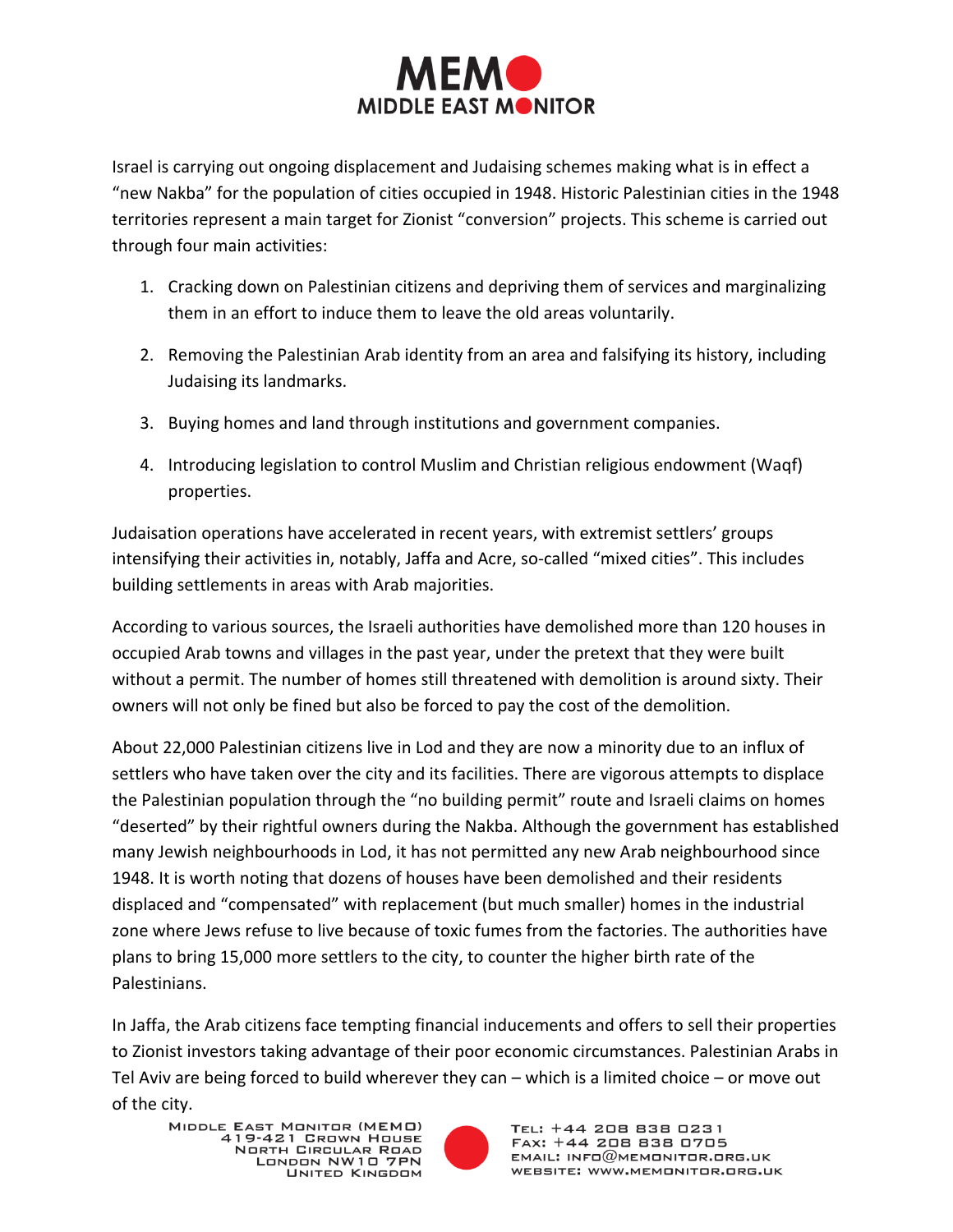

The city of Jaffa is considered to be one of the most important cities in Israel because of the port, which was the gateway to the world for Palestinians pre-1948.

The Israeli authorities are extremely concerned about the presence of Arabs in the most important areas of Tel Aviv, specifically near the coast, to the extent that foreign and Jewish investors are "forced" to pay a premium to entice the indigenous residents to sell up and move. Again, as in Jaffa, these investors also exploit the poor economic condition of the Arab population. According to Omar Siksik, a member of the Jaffa-Tel Aviv Municipality, "there are 400 Arab homes in Jaffa threatened with demolition; fourteen have been demolished in the past year, all of them belonging to Arabs".

Mr. Siksik stressed that the Israelis target Palestinians in the "mixed cities", in particular those living side by side with a population that is mostly Jewish, and attempts to exclude indigenous people and deport them in various ways in order to gain control of their land. He pointed out that the demolition policy is not limited to houses and shops, but includes anything identifiable as Palestinian so that the national memory is also demolished.

In the annual report on racism prepared by the Centre for Equality and Coalition of Anti-racism in March 2010, to coincide with the International Day against Racism, statistics showed an increase of 28% over last year in discriminatory and racist incidents. The Centre's data is based on documentation put together by a large number of human rights organizations representing different social groups, with the participation of representatives of these groups who also announced the establishment of a lobby against racism in the Knesset.

Last year, 286 racist incidents were reported. The authors of the report found an increase in racism and discrimination in an overwhelming majority of the areas examined, with the most serious indicator being the discriminatory laws noted above.

The report's main findings were:

- 1. 45 Arab citizens were killed in the last decade in identifiably racist attacks; 35 of these people were killed by the police or security forces.
- 2. 15 incidents of violence by the security forces against Arab citizens.
- 3. 91 racist incidents by Jews against Arabs.
- 4. 19 cases of prejudice against the legitimacy of the leadership of the Arab population.
- 5. 26 cases of incitement on racial background.

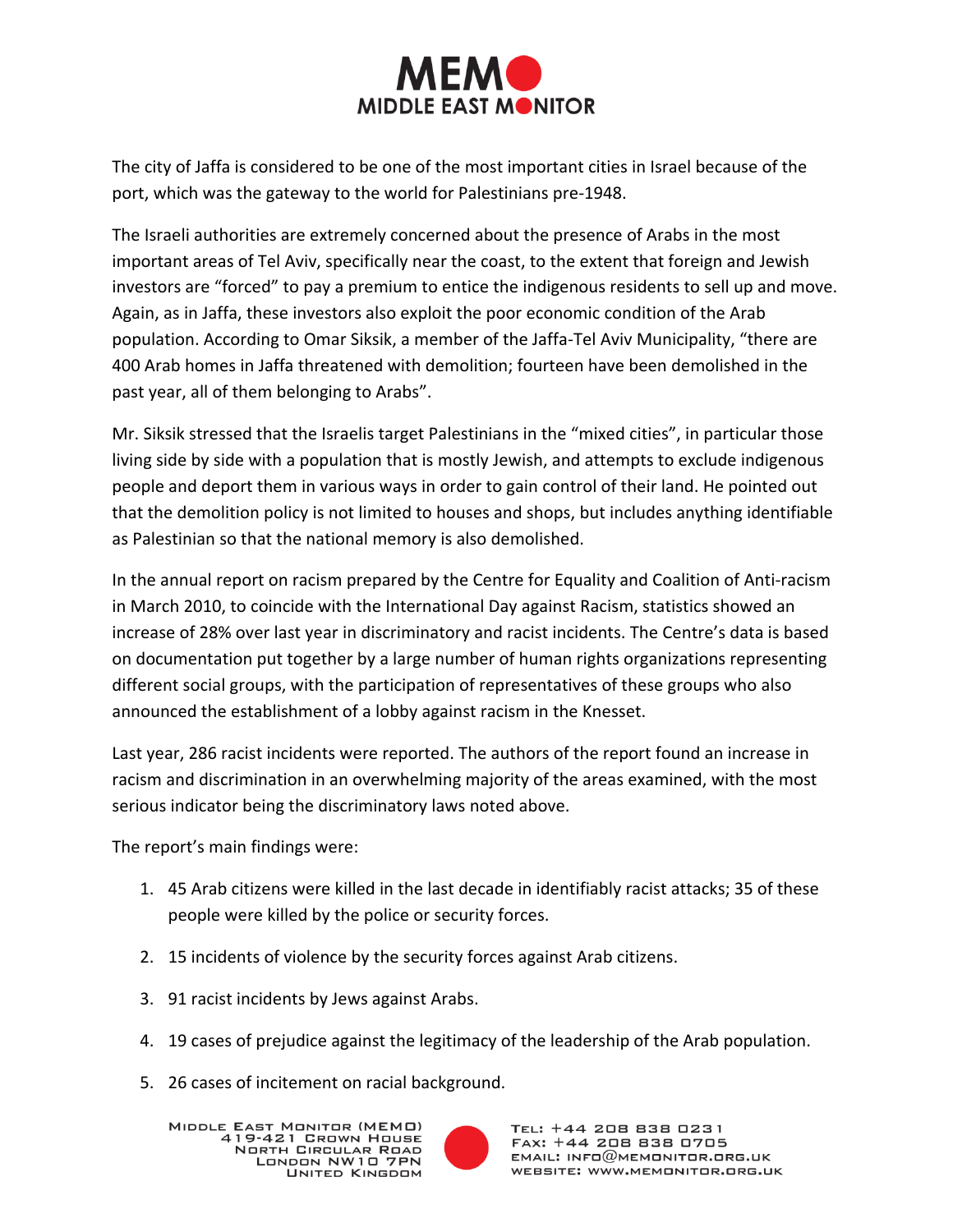

- 6. 21 discriminatory and racist laws were introduced.
- 7. 65 racist events in football stadiums.
- 8. 27 cases of ethnic discrimination against eastern, Ethiopian and Russian immigrants.
- 9. 11 cases of racism against refugees and migrant workers.
- 10. 9 cases of prejudice towards religious feelings.

## **Comparative data for 2008 and 2009 and 2010**

| 2010    | 2009  | 2008 | Manifestation of racism                                                                                                                        |
|---------|-------|------|------------------------------------------------------------------------------------------------------------------------------------------------|
| 45      | 42    | 41   | Arab citizens killed due to racial background in last decade*                                                                                  |
| 15      | 17    | 6    | Security forces violence against Arabs                                                                                                         |
| 91      | 70    | 16   | Racist expressions from Jewish citizens against Arab citizens                                                                                  |
| 19      | 23    | 27   | Prejudice to the legitimacy of the Arab masses leadership                                                                                      |
| 26      | 29    | 27   | Incitement on racial background                                                                                                                |
| 21      | 12    | 11   | Racist and discriminatory draft laws 111 221                                                                                                   |
| $65***$ | 39 ** |      | Racist events in football stadiums                                                                                                             |
| 27      | 14    |      | 14 (including work immigrants) Ethnic discrimination against a group of<br>Ethiopians, a group of Easterners and a group of Russians in Israel |
| 11      | 10    |      | Attack on the refugees and immigrants workers in 1011                                                                                          |
| 9       | 9     | 8    | Cases of prejudice against religious feelings                                                                                                  |
| 286     | 224   | 109  | Total                                                                                                                                          |

\* The number of people killed since October 2000.

\*\* Until week 19.

\*\*\* Until week 15.